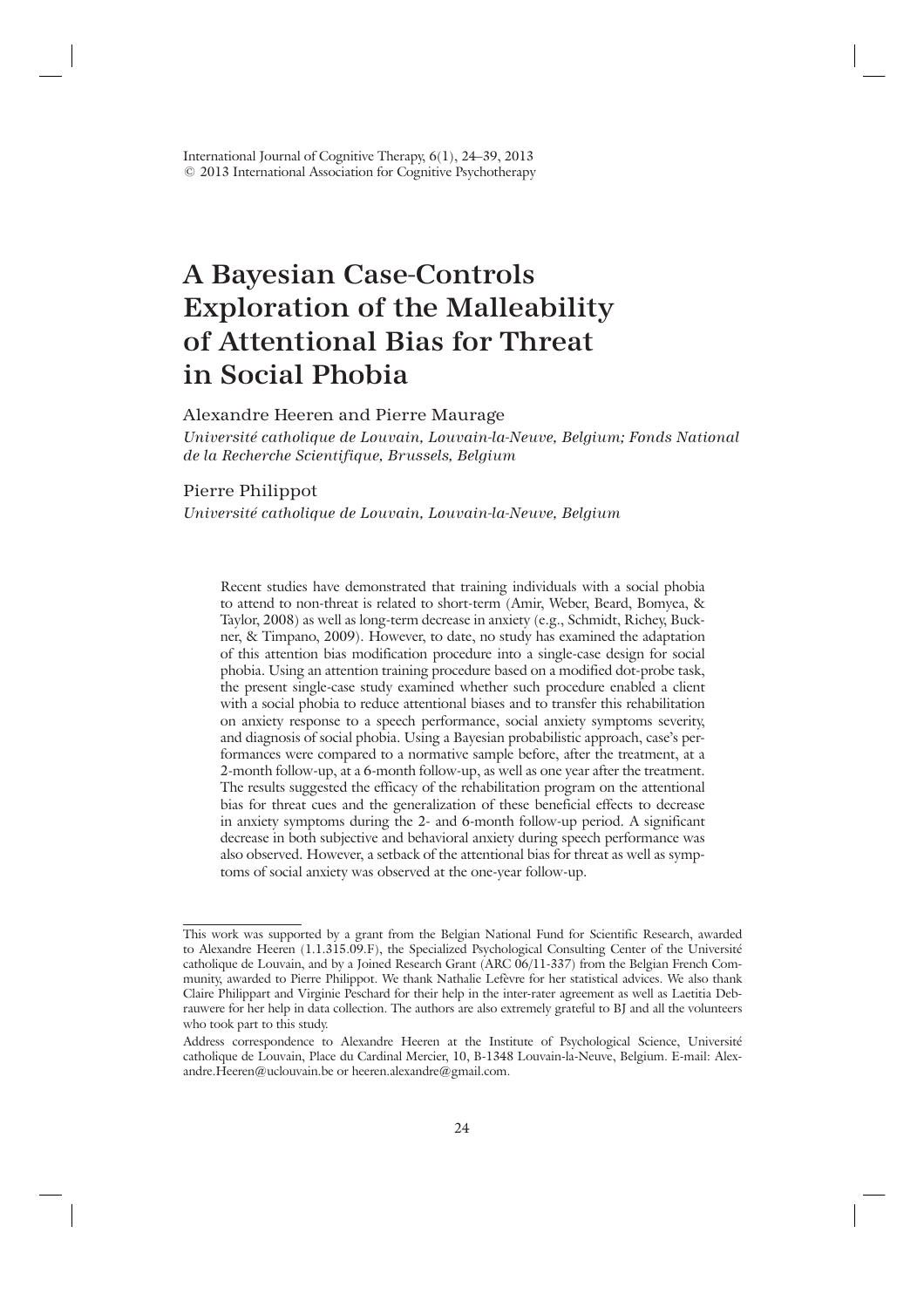Across recent years, evidence has accumulated that anxious individuals, regardless of their type of anxiety, appear to demonstrate attentional biases toward threat (e.g., Bar-Haim, Lamy, Pergamin, Bakermans-Kranenburg, & van Ijzendoorn, 2007). For people with social phobia, these cues include threatening facial expressions displaying anger or disgust, and words signifying social threat (e.g., *humiliation*). In probe detection and probe discrimination tasks, individuals with social anxiety or social phobia respond faster to probes replacing these cues than to probes replacing neutral cues, thereby exhibiting an attentional bias for threat that is absent in non-anxious control individuals (e.g., Mogg, Philippot, & Bradley, 2004; Pishyar, Harris, & Menzies, 2004). Recent studies have attempted to dismantle this bias to identify which attention component underlies it. Most of these studies used the modified Posner (1980) spatial cueing task, in which a threat (or non-threat) cue appears on either the left or right side of a computer screen, followed by a probe that either replaces the cue or appears on the other side of the screen (e.g., Amir, Ellias, Klumpp, & Przeworski, 2003; Fox, Russo, Bowles, & Dutton, 2001). These studies show that anxious participants are not faster to respond to probes replacing threat than non-threat cues, but they are slower to respond to probes that appear opposite to threat cues relative to non-threat ones. This pattern of results suggests that anxious participants have difficulty disengaging attention from threat (e.g., Amir et al., 2003), rather than being faster to engage attention to threat.

Attentional bias for threat has clinical consequences. First, its re-emergence predicts return of anxiety at follow-up among patients treated for generalized anxiety (Mogg, Bradley, Millar, & White, 1995) and social phobia (Lundh & Öst, 2001). Second, threat-related bias causally influences vulnerability to social anxiety (Heeren, Peschard, & Philippot, 2012). Such findings have led researchers to investigate whether experimentally reducing the attentional bias for threat (attention training) can reduce social anxiety. Based on the landmark study by MacLeod and colleagues (MacLeod, Rutherford, Campbell, Ebsworthy, & Holker, 2002), researchers have used a modified version of the dot-probe paradigm (MacLeod, Mathews, & Tata, 1986) to experimentally reduce attentional bias for threat. In the original version of the dot-probe paradigm, participants viewed two stimuli (e.g., a threatening word/photograph and a neutral word/photograph) presented on a computer screen for approximately 500 ms. Immediately after the pictures had disappeared, a probe replaced one of the stimuli. Participants were requested to respond to the probe as quickly as possible. An attentional bias for threat is demonstrated when participants are faster to respond to the probe when it replaces a threatening stimulus than when it replaces a nonthreatening stimulus, thereby implying that the participant's attention was directed to the location occupied by the threatening stimulus. In attention training, researchers typically modify the original task so that the probe nearly always replaces the neutral stimulus, thereby redirecting subjects' attention to non-threat cues.

Li, Tan, Qian, and Liu (2008) observed that, in comparison to a control condition, 7 days of attention training toward positive faces diminished attentional bias for negative faces and reduced self-reported fear of social interaction in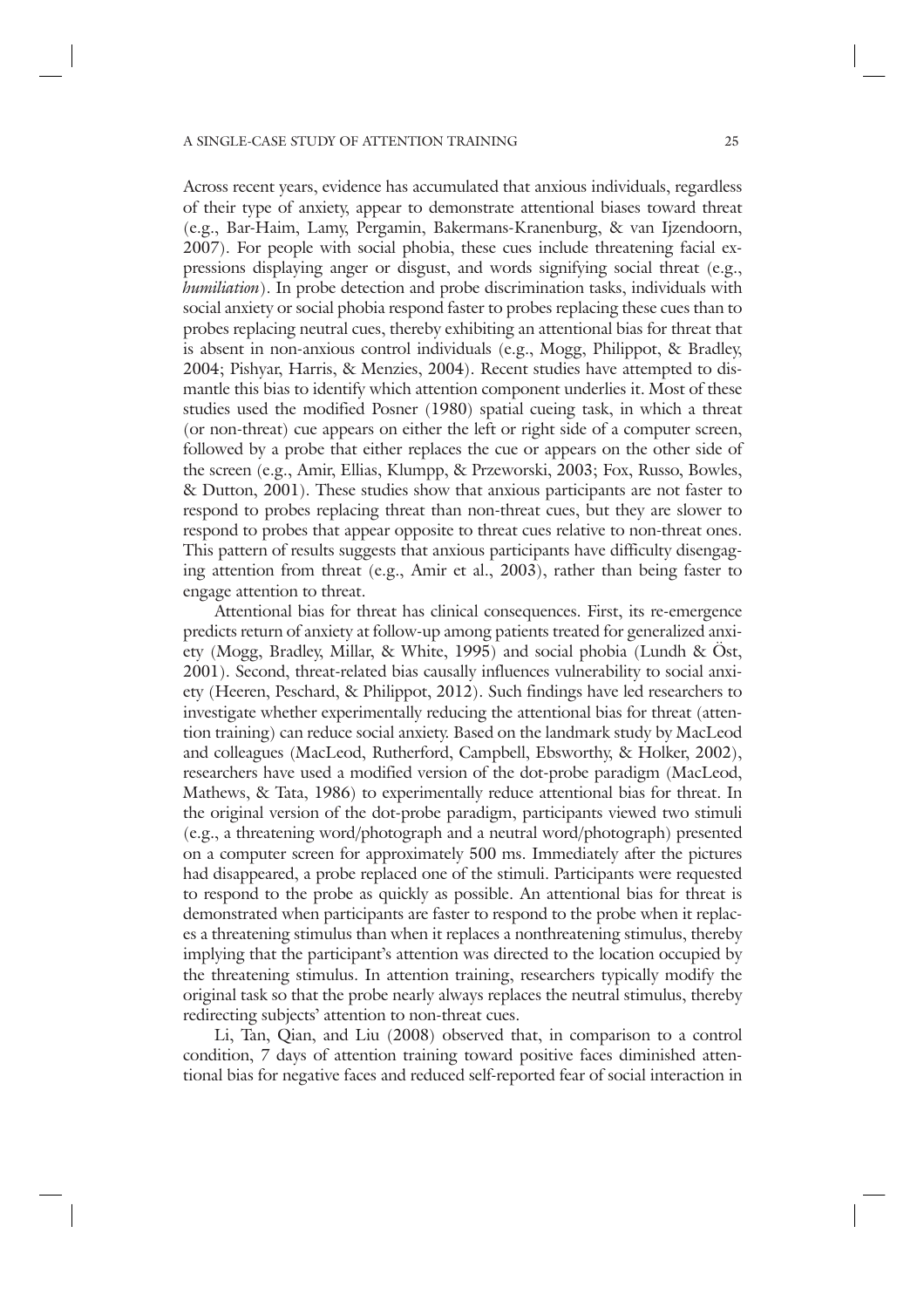individuals with social phobia. Similarly, Amir, Weber, Beard, Bomyea, and Taylor (2008) compared individuals with a social phobia who completed a single session of attention training toward neutral faces to those who completed a control task in which there was no contingency between the probe and the cues. Relative to those who completed the control task, the individuals who underwent attention training reported reduced anxiety in response to an impromptu speech. Moreover, blind raters judged the speeches of those in the attention training group more positively than the speeches of those in the control group. Further, the authors found that changes in attentional biases for threat mediated the effects of the training on anxiety reactivity, and the decrease in anxiety, in turn, improved speech performance. In a recent study, Heeren, Reese, McNally, and Philippot (2012) replicated these findings and extended them to a decrease in skin conductance responses to stressors, suggesting that attention training does not simply decrease the verbal report of anxiety. Likewise, Schmidt, Richey, Buckner, and Timpano (2009) observed that individuals with social phobia who completed eight sessions of attention training toward neutral faces over a 4-week period exhibited a significantly greater reduction in social anxiety and trait anxiety, when compared to individuals who completed a control condition. At a 4-month follow-up, the training group had improved further on measures of anxiety. Using a similar design, Amir, Beard, Taylor, Klump, Elias, Burns, and Chen (2009) recently replicated these results.

Taken together, these studies suggest that reducing attentional bias for threat can reduce social anxiety. However, no study to date has examined the adaptation of an attention training approach within a single-case design in a treatmentseeking sample. Regarding practitioners, this issue is a decisive one. Indeed, although results from randomized controlled trials clearly suggest the efficacy of attention training for social phobia, a critical issue for attention training research is to establish its efficacy beyond the laboratory. This observation should emphasize that the clinical efficiency of attention training is not merely due to a statistical group mean effect (i.e., the effect of attention training would only occur in highpowered statistical design and would not be strong enough to occur in very smallsized sample). This last point is critical for therapist who would implement such procedure in their practice, because they are usually confronted with a single case. Thus, the present article focuses on the malleability of attentional bias for threat in a single case compared to a matched normative sample of healthy controls. To be consistent with previous experimental work (e.g., See, MacLeod, & Bridle, 2009), we delivered the attention training at one session per day over 14 days. We predicted that attention training would result in improvements in attentional bias and mental health in a client currently experiencing social phobia.

#### **deSIGn And dATA AnAlySIS**

An A-B design (Barlow & Hersen, 1984) with follow-up was implemented. During the baseline period, the therapist met the client weekly in order to administer and collect measures. Following baseline, attention training was delivered at one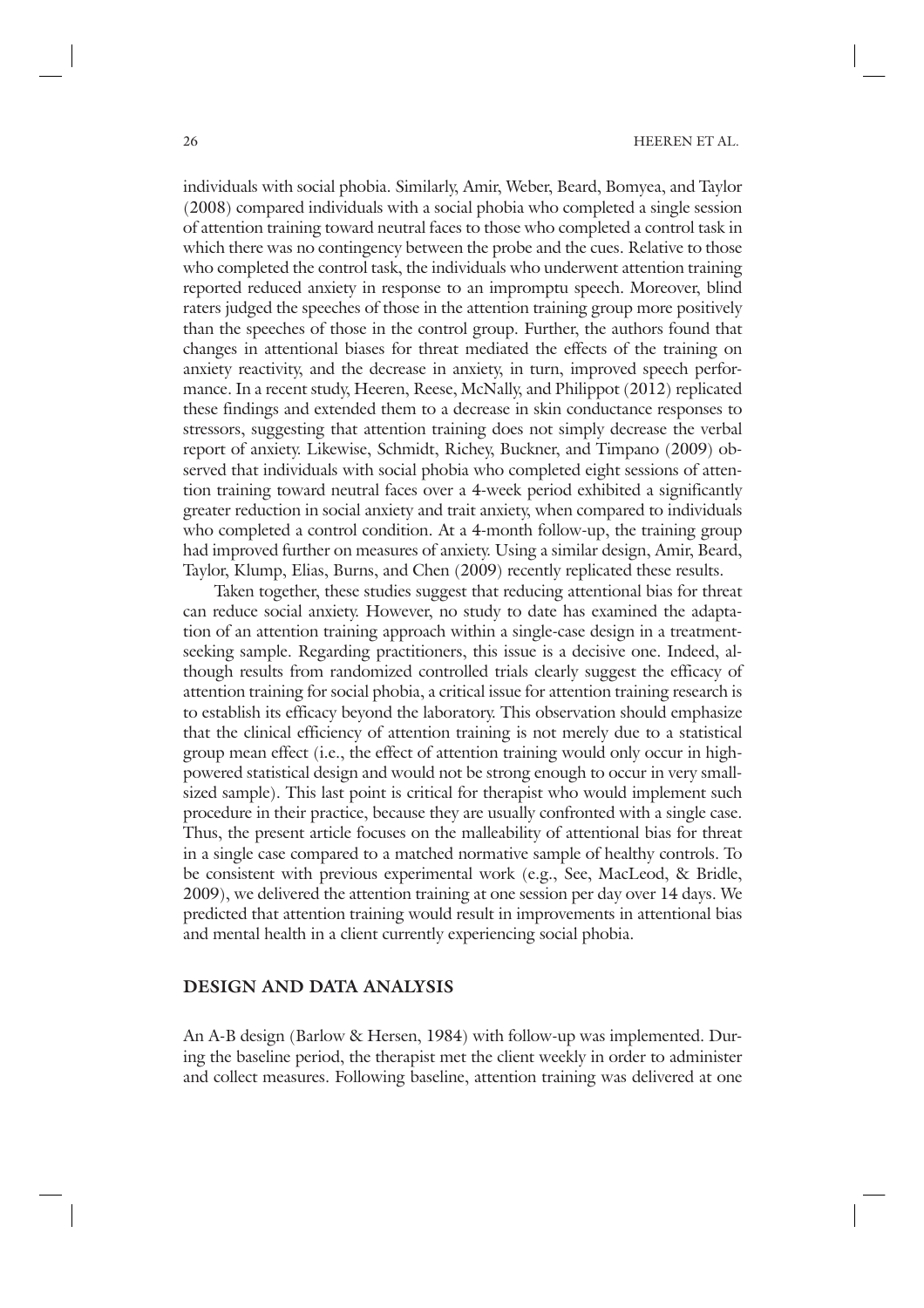session per day over a 14-day period. The attention training was delivered via a computer program in the client's home. After the training, outcomes were assessed. Finally, the client returned to the clinical center 2 months, 6 months, and one year after the final training session for assessment of outcomes.

The statistical recommendations for single-case design of Crawford, Garthwaite, and Porter (2010) were followed. A statistical Bayesian approach was used. There has been an explosion of interest in Bayesian statistical methods over the last decades. The main reason for this is the development of numerical techniques, notably Markov Chain Monte Carlo (MCMC) methods that have solved many of the remaining computational problems formally associated with the application of Bayesian analyses. MCMC methods make inferences by generating a large number of observations from the distribution of the data (for a review, see Andrieu, De Freitas, Doucet, & Jordan, 2003). The essential difference between the classical and the Bayesian approaches is that the classical approach treats parameters as *fixed* but unknown whereas, in the Bayesian approach, parameters are treated as *random*  variables and hence has probability distribution.

The single-case adaptation of Bayesian methods from Crawford and Garthwaite (2007) was used. First, this procedure provides a Bayesian hypothesis test. It estimates the probability that a member of the normative sample would exhibit a larger difference than the single case, in either direction. Second, this procedure also provides a point estimate of the effect size *(*Z*CC*) for the difference between the case and the normative sample (Crawford, Garthwaite, & Howell, 2009). Finally, the Bayesian point estimate and 95% confidence interval for the abnormality of the case's score are reported. The point estimate of the abnormality of the case's score is the Bayesian estimated percentage of the normative sample that would obtain a score lower/higher than the case and the interval estimate quantifies the uncertainty over this percentage. Data analysis were made using SingleBayes\_ES.exe (Crawford et al., 2010). This program implements Bayesian methods for comparison of a single case's score to scores obtained in a normative sample.

# **PARTICIPAnTS**

## **Case Report**

BJ was a right-handed 64-year-old woman, who is unmarried and lived alone in Belgium at the time of testing. She was a retired computer engineer. At the time of testing, she worked as a volunteer with a mentally handicapped person. She came to the Psychology Department Emotional Consulting Center of the Université catholique de Louvain in Belgium with a complaint of fear of negative evaluation during social interaction and avoidance of social interaction. She had (a) no current substance abuse, (b) no current or past heart, respiratory, neurological problems, (c) no current or past use of psychotropic medications, (d) was not currently engaged in any form of psychological or psychiatric treatment, and (e) had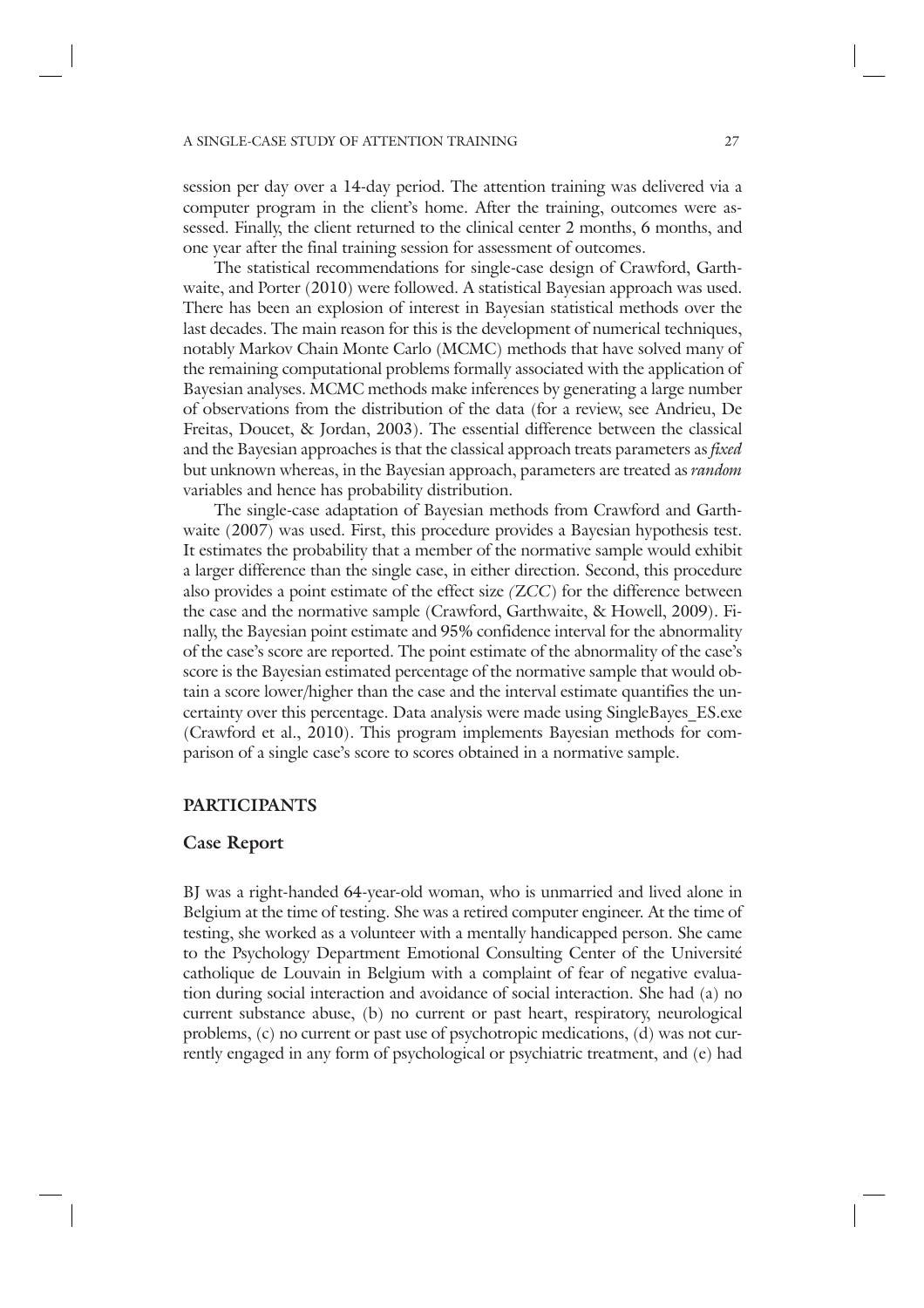corrected-to-normal vision. We obtained written informed consent for publishing her data.

# **normative Sample**

In order to compare the performance of BJ to a normative sample, a matched group was constituted by pairing BJ to participants matched for age  $(+/- 12)$ months), gender, education level as well manual laterality, but showing a low level of social anxiety. We recruited 11 females. They were administrated a modified version of the Posner spatial cueing task (assessing attentional bias for threatening stimuli, see below), the State-Trait Anxiety Inventory–Trait version (STAI-Trait; Spielberger, Gorsuch, Lushene, Vagg, & Jacobs, 1983), the Beck Depression Inventory (BDI-II; Beck, Steer, & Brown, 1996), the Liebowitz Social Anxiety Scale (LSAS; Liebowitz, 1987), the Mini Mental State Examination (MMSE; Crum, Anthony, Basset, & Folstein, 1993), the Attention Self-Assessment (ASA; Coyette, Arno, Leclercq, Seron, Van der Linden, & Grégoire, 1999), and the Mini International Neuropsychiatric Interview (MINI; Lecrubier, Weiller, Bonora, Amorin, & Lépine, 1998). Their characteristics, as well as those of BJ, appear in Table 1. In addition to the absence of a diagnosis of social phobia, all participants: (a) had no current substance abuse, (b) no current or past heart, respiratory, neurological problems, (c) no current or past use of psychotropic medications, (d) were not currently engaged in any form of psychological or psychiatric treatment, and (e) had normal or corrected-to-normal vision. Each participant was tested individually in a quiet room. Participants received compensation (12.5 Euros and a lottery ticket) for their participation. We conducted the study in accordance with the ethical standards of the American Psychological Association. We obtained written informed consent from each participant.

## **PRe-RehABIlITATIon ASSeSSMenT**

## **Attention Bias Assessment**

*Materials.* The stimuli used for the attention bias assessment task (modified Posner task) were eight disgust (four males and four females) and eight neutral facial expressions (four males and four females). They were selected from the Karolinska Emotional Directed Faces database (Lundqvist, Flykt, & Öhman, 1998), which is a standardized set of emotional expressions. All pictures were adjusted to exclude interference in background stimuli (hair, clothing) so that only the face was presented.

*Measure of Attention Bias.* For assessing the effects of training on attention to threat cues, BJ was asked to complete a measure of attention bias at baseline and after bias modification. We used a modified version of the Posner spatial cueing task with proportions identical to that reported in Amir et al. (2008). Faces were positioned 4 cm from the top/bottom of the screen, 8 cm from the ipsi-lateral edge, 22.5 cm from the contro-lateral edge, and centered vertically. Each face was 7.5 cm tall by 7.5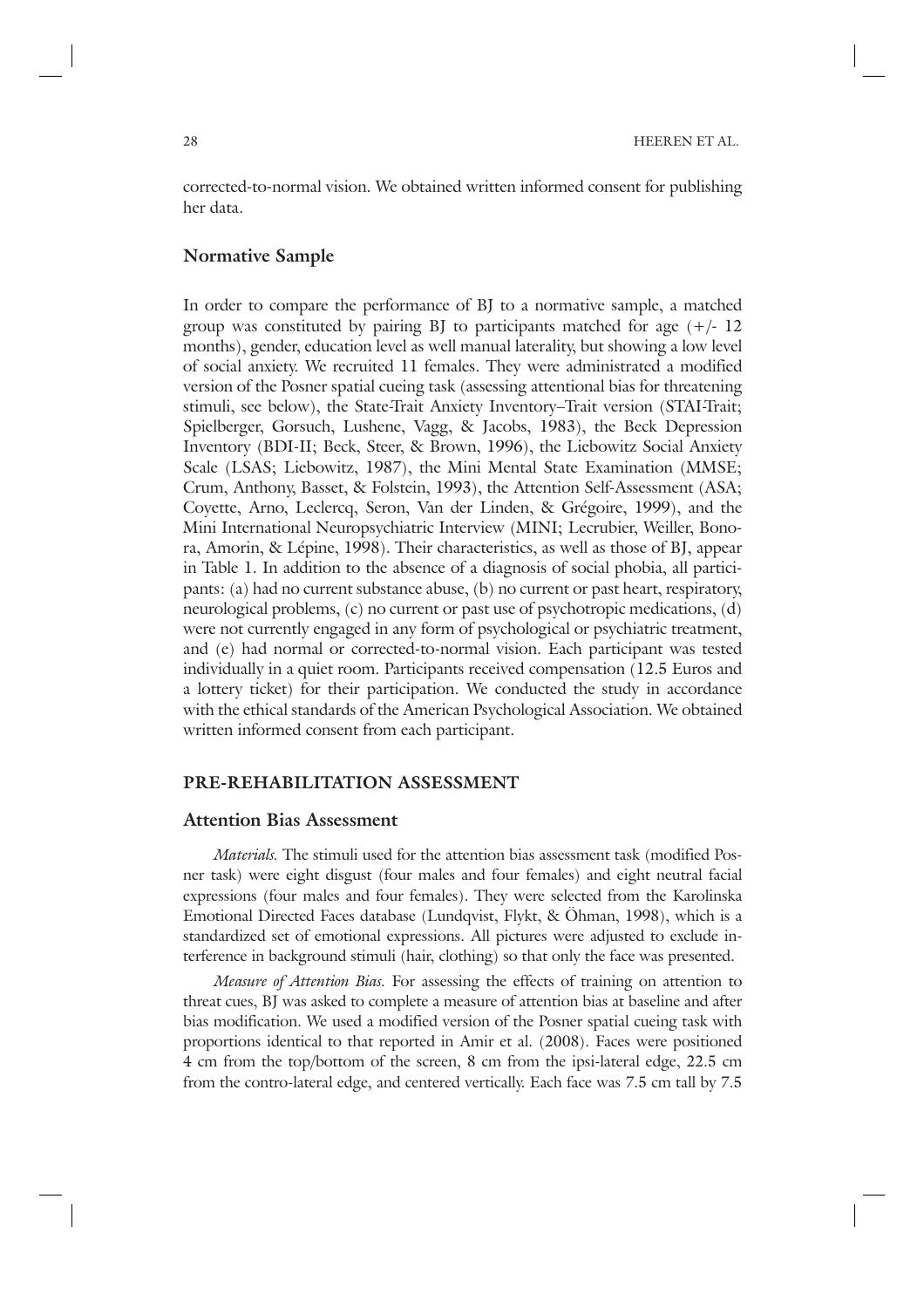cm wide. Disgust or neutral faces appeared in one of two locations on the computer screen (i.e., rectangles located to the right or left of a central fixation cross), thereby directing attention to one of two screen locations (i.e., right or left). After 600 ms, the cue face disappeared, and participants were instructed to detect a probe ("\*") that immediately appeared in one of the two locations. The probe remained onscreen until the participant responded, and response latencies were recorded from the onset of the probe to the button press. The intertrial interval from the target offset to the next fixation cross was 1650 ms. On some trials, the cue was valid (i.e., the probe appeared in the same location as the face). On other trials, the cue was invalid (i.e., the probe appeared in the location opposite to the cue face). Participants performed 192 experimental trials, two-thirds of which were validly cued (128 = 8 identities  $\times$  2 facial expressions  $\times$  2 positions  $\times$  4 repetitions), one-sixth were invalidly cued (32 = 8 identities  $\times$  2 facial expressions  $\times$  2 positions), and one-sixth were uncued. The decision to use these proportions was based on previous research that used the same proportions (Stormark, Nordby, & Hugdahl, 1995). Trial order was randomized for each participant. Participants completed four practice trials (including four neutral faces different from those used during the task) prior to the experimental trials. During the practice trials, participants received feedback regarding the accuracy of their response. Feedback was not provided during the experimental trials. Participants sat approximately 30 cm from the computer screen. In previous research using this task (e.g., Amir et al., 2003), socially anxious participants showed significantly longer response latencies on invalid cued social threat trials compared to non-anxious controls, suggesting that an attentional bias may be due to difficulty in disengaging from threatening stimuli.

# **Cognitive Evaluation**

To ensure that BJ did not show any general cognitive impairment, cognitive formal testing was done. At the Mini Mental State Examination test (Crum, Anthony, Basset, & Folstein, 1993), assessing general cognitive processing (i.e., memory, spatio-temporal orientation, gnosia, praxia, and language), there was no significant difference between BJ and the normative sample. Data appear in Table 1. An ecological measurement of attentional functioning in everyday life, the Attention Self-Assessment (ASA; Coyette, Arno, Leclercq, Seron, Van der Linden, & Grégoire, 1999), was also administrated. The ASA contains 59 questions that assess different aspects of attention (processing speed, tonic alertness, focused attention, divided attention, vigilance, attentional slips, and questions about working memory quality) in everyday situations (e.g., conversation, watching television, reading, personal information). BJ clearly exhibited a good level of general attentional functioning. As shown in Table 1, there was no significant difference between BJ and the normative sample.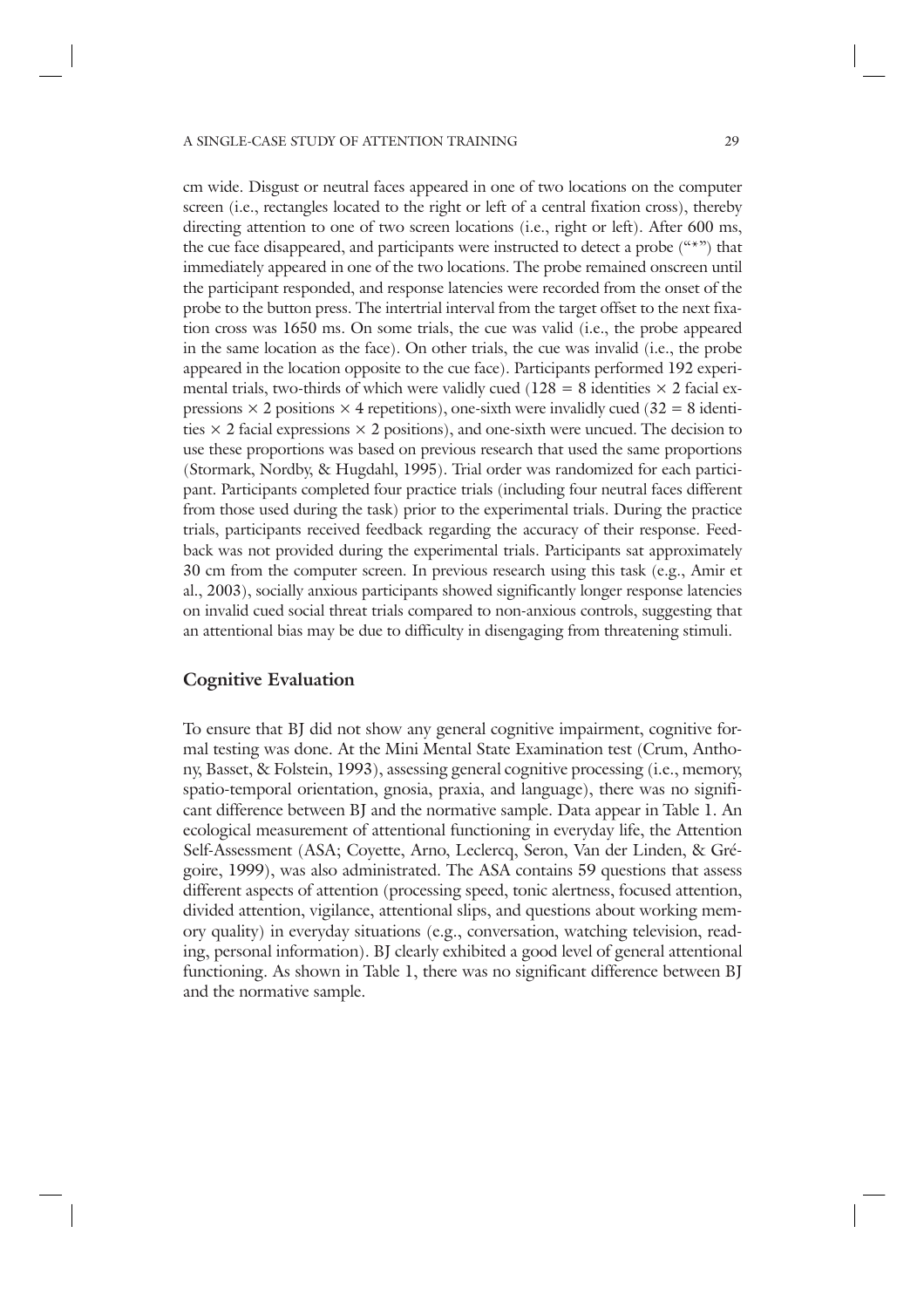|                   |       | <b>Normative</b><br>Sample |                 | <b>Bayesian</b><br>Probability |        | <b>Bayesian Estimated</b><br>Percentage | <b>Estimated</b><br><b>Effect Size</b> |
|-------------------|-------|----------------------------|-----------------|--------------------------------|--------|-----------------------------------------|----------------------------------------|
|                   | М     | SD                         | Case's<br>score | Probability<br>(two-tailed)    | Point  | 95% CI                                  | ZCC                                    |
| Age               | 63.72 | 1.90                       | 64              | .89                            | 55.48% | 33.63-76.99                             | .15                                    |
| Year of education | 18.82 | 1.60                       | 20              | .50                            | 75.19% | 52.04-91.83                             | .74                                    |
| <b>BDI</b>        | 9.82  | 1.60                       | 10              | .45                            | 54.19% | 31.46-75.91                             | .11                                    |
| STAI-Trait        | 35.27 | 8.91                       | 42              | .24                            | 75.69% | 52.60-92.14                             | .76                                    |
| <b>ASA</b>        | 9.09  | 4.42                       | 7               | .33                            | 33.03% | 13.87-56.51                             | .47                                    |
| <b>MMSE</b>       | 20.91 | .30                        | 30              | .39                            | 61.02% | 37.76-81.54                             | .30                                    |

**TABLE 1. Descriptive Characteristics of the Single-Case to Normative Controls**

*Note.* BDI = Beck Depression Inventory; STAI-Trait = State-Trait Anxiety Inventory–Trait version; ASA = Attention Self-Assessment; MMSE = Mini Mental State Examination.

# **Psychopathological Self-Report Assessment**

BJ completed the State-Trait Anxiety Inventory (STAI-Trait; Spielberger, Gorsuch, Lushene, Vagg, & Jacobs, 1983), the Beck Depression Inventory (BDI-II; Beck et al., 1996), and the Liebowitz Social Anxiety Scale (LSAS; Liebowitz, 1987).

The STAI-Trait is a 20-item self-report questionnaire assessing anxiety trait vulnerability. Bruchon-Schweitzer and Paulhan (1993) have reported good psychometric and structural properties of the French adaptation of the scale. BJ showed a low to medium level of anxiety. As shown in Table 1, there was no significant difference between BJ and the normative sample.

The BDI is a 21-item self-report measure of the symptoms of depression. Beck, Steer, and Brown (1998) have reported good psychometric and structural properties of the French adaptation of the scale. BJ presented a low-level of depressive symptoms. As shown in Table 1, there was no significant difference between BJ and the normative sample.

The LSAS is a 24-item scale that measures the anxiety induced by, and the avoidance of, social interaction and performance situations. Yao et al. (1999) and Heeren et al. (2012) have reported good psychometric and structural properties of the French adaptation of the scale. BJ showed a high level of social anxiety. As shown in Table 2, there was a significant difference between BJ and the normative sample.

# **Semi-Structured Interview**

BJ was also administrated the Mini International Neuropsychiatric Interview (MINI; Lecrubier, Weiller, Bonora, Amorin, & Lépine, 1998), a semi-structured interview assessing *DSM-IV* (American Psychiatric Association, 1994) axis I disorders. One assessor administrated the MINI to BJ and all control participants. He had over three years of training in cognitive and behavioral therapy (CBT) and one year of intensive training on using the MINI to make reliable diagnoses.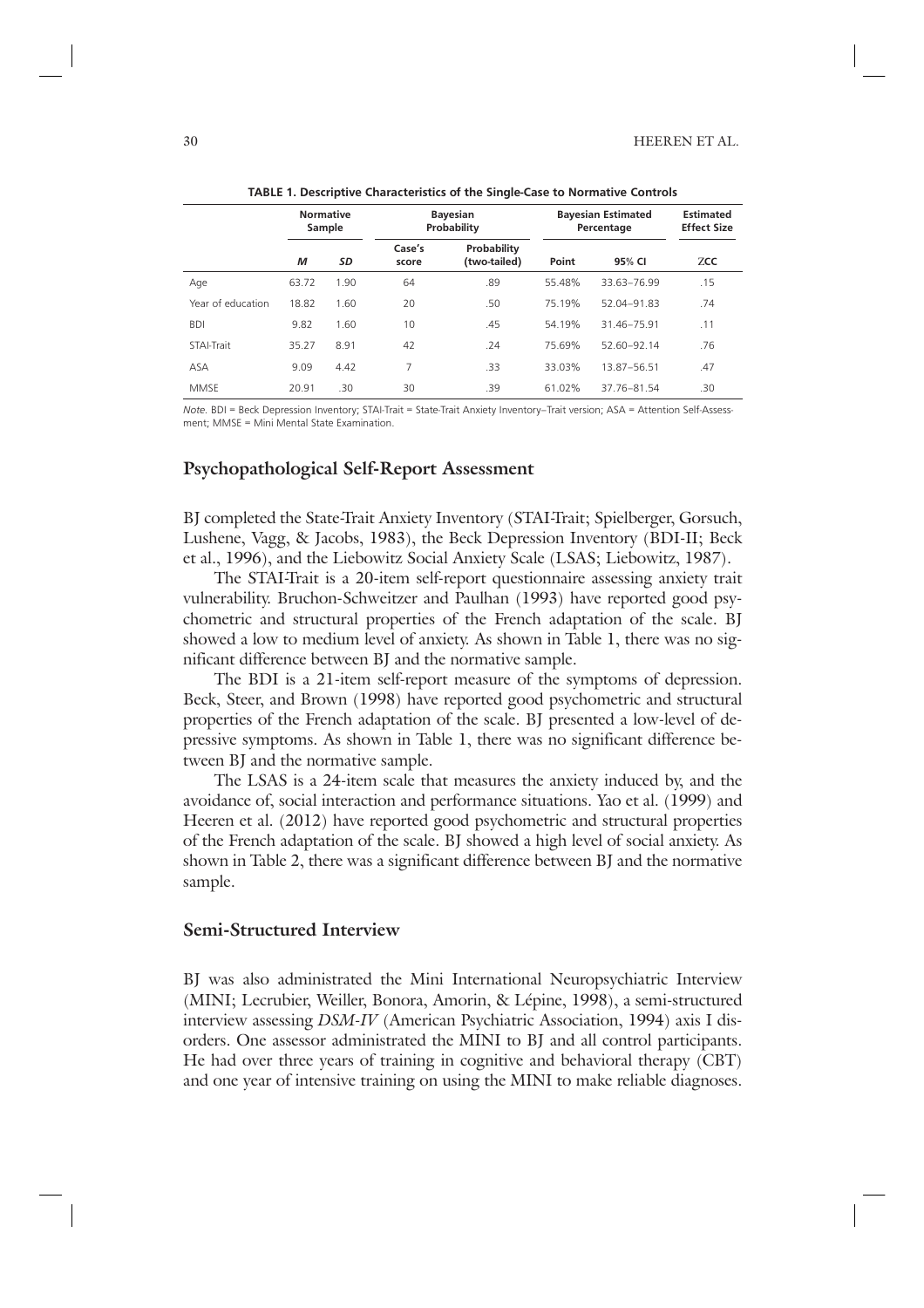Responses of BJ on the MINI confirmed the current diagnosis of Generalized Social Anxiety Disorder. A second independent assessor with at least three years of CBT training rated a random portion (i.e., 40%) of the interviews. Inter-rater agreement for the diagnosis was good ( $k = .96$ ), indicating a very important overlapping between the two ratings.

## **Speech Task Performance**

In order to assess ecological assessment of fear evaluation, we administered a speech task to assess self-report and behavioral responses to a social stressor at baseline, post-training, and follow-up assessment. BJ and control participants began the task, sitting in a chair 30 cm from a computer screen. A set of instructions then appeared and displayed a list of five topics that were widely discussed in the national media at the time of data collection (i.e., global warming, the AH1N1 vaccination program, wearing of the Islamic veil in high-school, alcohol prohibition among minors, the comeback of a former Prime Minister on the national political scene). They were asked to choose one of the five topics. Because BJ performed this task five times, she was not able to select the same topic three times consecutively. The next screen informed participants that they would have to make a two-minute speech about their chosen topic and that their performances would be video-recorded. They were given two minutes to prepare and a sheet of paper to write down their notes; however, they were told that they would not be allowed to use these notes during the speech. After participants had prepared their speech, they were directed to stand in front of a video camera in another room. Just before starting the speech, the experimenter asked participants to rate their level of situational anxiety, from 0 (*not anxious*) to 100 (*extremely anxious*), using the Subjective Units of Discomfort Scale (SUDS; Wolpe, 1958). The participant then performed the speech while being video-recorded. Speech performance was rated by two judges with at least three years of CBT training. Speech ratings were scored by the same raters at baseline, post-training, and follow-up. They were blind to clinical condition. The rating scheme was the Behavioral Assessment of Speech Anxiety (BASA; Mulac & Sherman, 1977), which includes 18 molecular categories (e.g., having a clear voice, searching for the words). The total score of these categories has shown excellent concurrent validity with experts' ratings of speech anxiety (Mulac & Sherman, 1977). Inter-rater reliability of the total score was high (BJ and controls,  $r = .85$ ,  $p < .05$ ), suggesting that a mean score of the two raters may be computed.

## **TReATMenT**

#### **Rationale**

Attention training procedure was based on a standard probe discrimination task, which was modified to train participants to attend primarily to non-threat cues.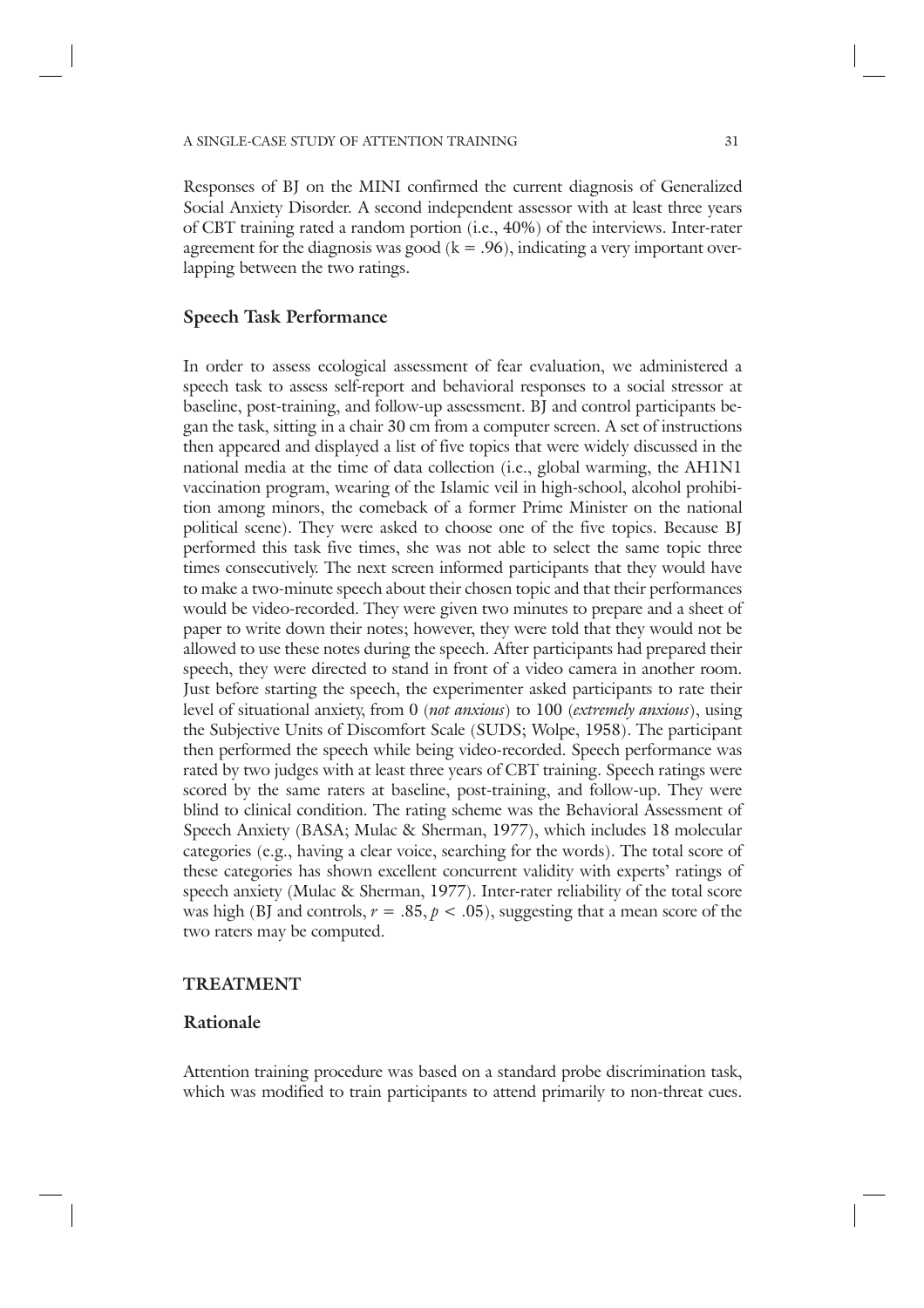A fixation cross appeared for 500 ms followed either by two facial expressions, a disgust face and a neutral face, presented for 500 ms. Then a probe appeared (i.e., a white arrow), pointing either up or down. The probe remained onscreen until the participant indicated the direction of the arrow by pressing the corresponding button. The inter-trial interval was 1500 ms. The rationale was that a neutral and a threatening face appeared followed by an arrow in the location previously occupied by the nonthreatening face on 95% of the trials.

BJ completed 560 trials in one block. Each of the 70 threatening faces was presented four times, paired with a nonthreatening face of the same individual, in positions that represented all combinations of the locations and probe types. This procedure was repeated two times (i.e.,  $560 = 70$  stimuli  $\times$  2 positions  $\times$  2 arrow directions  $\times$  2 repetitions). The instructions were presented on the computer and were identical for each session. Faces were positioned 4 cm from the top/bottom of the screen, 8 cm from the ipsi-lateral edge, 22.5 cm from the contro-lateral edge, and centered vertically. Each face was 7.5 cm tall by 7.5 cm wide. The attentional training procedure lasted 14 days in total. Over that period, BJ completed a 40-minute training session every day. The computer program was installed on a laptop computer and the training was realized at home.

## **Materials**

We randomly selected 70 face pairs without hairlines (35 men, 35 women) from the Karolinska Emotional Directed Faces database (Lundqvist, Flykt, & Öhman, 1998), which is a standardized set of emotional expressions. These were different from those used during the assessment task. The faces displayed either threatening (i.e., disgust) or neutral facial expressions. We chose disgust faces as threat cues for several reasons. First, disgust conveys a message of aversion or rejection (e.g., Rozin, Lowery, & Ebert, 1994), a central concern of individuals with social phobia (American Psychiatric Association, 1994). Second, previous studies have found that socially anxious individuals exhibit an attentional bias toward disgust faces (Pishyar et al., 2004). Finally, previous studies supporting the effectiveness of attention training programs in reducing attentional bias toward threat cues in social anxiety have used faces expressing disgust as threatening stimuli. We thus used disgust faces to remain consistent with previous works.

## **ReSulTS**

#### **Measure of Attentional Bias**

*Data Reduction.* Before the main analyses, response latencies from the attention bias assessment were prepared following recommendations from Radcliff (1993). First, trials with incorrect responses were excluded (2.12% of the data). Second, latencies less than 100 ms or greater than 2000 ms were eliminated (.02% of trials with correct responses). Third, response latencies over 2 standard deviations below or above each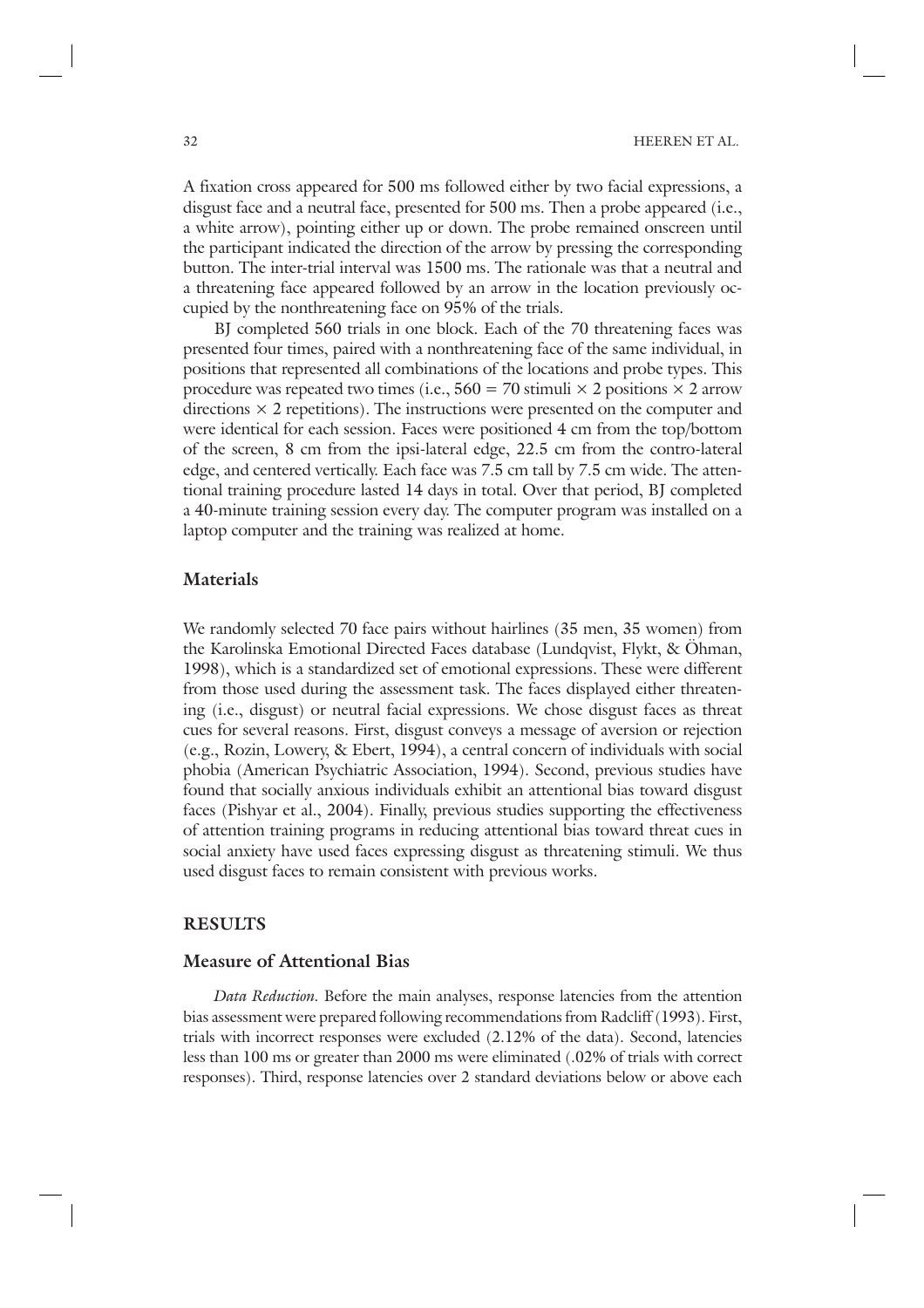|             |       | <b>Normative</b><br>sample |                 | <b>Bayesian probability</b> |                             |       | <b>Bayesian estimated</b><br>percentage | <b>Estimated</b><br>effect<br>size |
|-------------|-------|----------------------------|-----------------|-----------------------------|-----------------------------|-------|-----------------------------------------|------------------------------------|
|             | м     | SD                         | <b>Time</b>     | Case's<br>score             | Probability<br>(one-tailed) | Point | 95% CI                                  | $Z_{cc}$                           |
| <b>LSAS</b> | 26.55 | 17.15                      | <b>Baseline</b> | 97                          | < 0.01                      | 99.85 | 98.72-100                               | 4.11                               |
|             |       |                            | Post-training   | 59                          | .05                         | 95.07 | 80.93-99.81                             | 1.91                               |
|             |       |                            | Two-month       | 54                          | .08                         | 92.29 | 75.18-99.39                             | 1.61                               |
|             |       |                            | Six-month       | 49                          | .11                         | 11.93 | 68.21-98.25                             | 1.31                               |
|             |       |                            | One-year        | 81                          | < 0.01                      | 99.40 | 95.41-99.99                             | 3.20                               |
| <b>BASA</b> | 28    | 17.96                      | <b>Baseline</b> | 101                         | < 0.01                      | 99.85 | 98.63-100                               | 4.07                               |
|             |       |                            | Post-training   | 73                          | .02                         | 98.13 | 89.59-99.99                             | 2.51                               |
|             |       |                            | Two-month       | 50                          | .13                         | 86.59 | 66.05-97.72                             | 1.22                               |
|             |       |                            | Six-month       | 55                          | .09                         | 90.97 | 72.83-99.09                             | 1.50                               |
|             |       |                            | One-year        | 90                          | < 0.01                      | 99.60 | 96.71-100.00                            | 3.45                               |
| <b>SUDS</b> | 15    | 7.07                       | <b>Baseline</b> | 85                          | 5.01                        | 99.99 | 100-100                                 | 9.90                               |
|             |       |                            | Post-training   | 35                          | .01                         | 98.90 | 92.78-99.99                             | 2.83                               |
|             |       |                            | Two-month       | 25                          | .10                         | 89.72 | 70.77-98.76                             | 1.41                               |
|             |       |                            | Six-month       | 27                          | .07                         | 93.24 | 76.98-99.56                             | 1.69                               |
|             |       |                            | One-year        | 70                          | 5.01                        | 99.99 | 99.99-100.00                            | 7.78                               |

**TABLE 2. Case-Controls Score on Social Anxiety Measures**

*Note.* LSAS = Liebowitz Social Anxiety Scale; BASA = Behavioral Assessment of Speech Anxiety; SUDS = Subjective Units of Discomfort Units. A bold font emphasizes a significant difference between BJ and the normative sample.

participant's mean were discarded as outliers (less than .01% of the remaining trials). At baseline, BJ did not differ significantly from the normative sample in error rates,  $t(10) = .98, p = .35$  (two-tailed), nor in outliers,  $t(10) = .07, p = .94$  (two-tailed).

*Change in Attentional Bias.* At baseline, as shown in Table 3, it was estimated that 94.81% of the control population would obtain latencies for invalid threat trials lower than BJ (95% CI =  $80.28\%$  to 99.78%). The score meets the criteria for a deficit; that is, the null hypothesis, that the score is an observation from the control population, is rejected ( $p = .05$ , one-tailed). There were no such differences between BJ and normative controls regarding other type of trials. As mentioned above, reaction times for invalid threat trials is related to the capacity to disengage attention from threat.

At post-treatment, it was estimated that 22.38% of the control population would obtain latencies for invalid threat trials lower than BJ ( $95\%$  CI =  $6.68\%$ ) to 45.20%). *Consistently, the null hypothesis, that the score is an observation from the control population, was not rejected (* $p = .22$ *, one-tailed). Similar results were found* at 2-month follow-up (Bayesian point estimate of percentage =  $45.20, p = .45,$ one-tailed) and at 6-month follow-up (Bayesian point estimate of percentage = 53.27,  $p = .47$ , one-tailed). However, at one-year follow-up, it was estimated that 95.27% of the control population would obtain latencies for invalid threat trials lower than BJ (95% CI =  $81.35%$  to 99.83%). The score meets the criteria for a deficit; that is, the null hypothesis, that the score is an observation from the control population, is rejected ( $p < .05$ , one-tailed).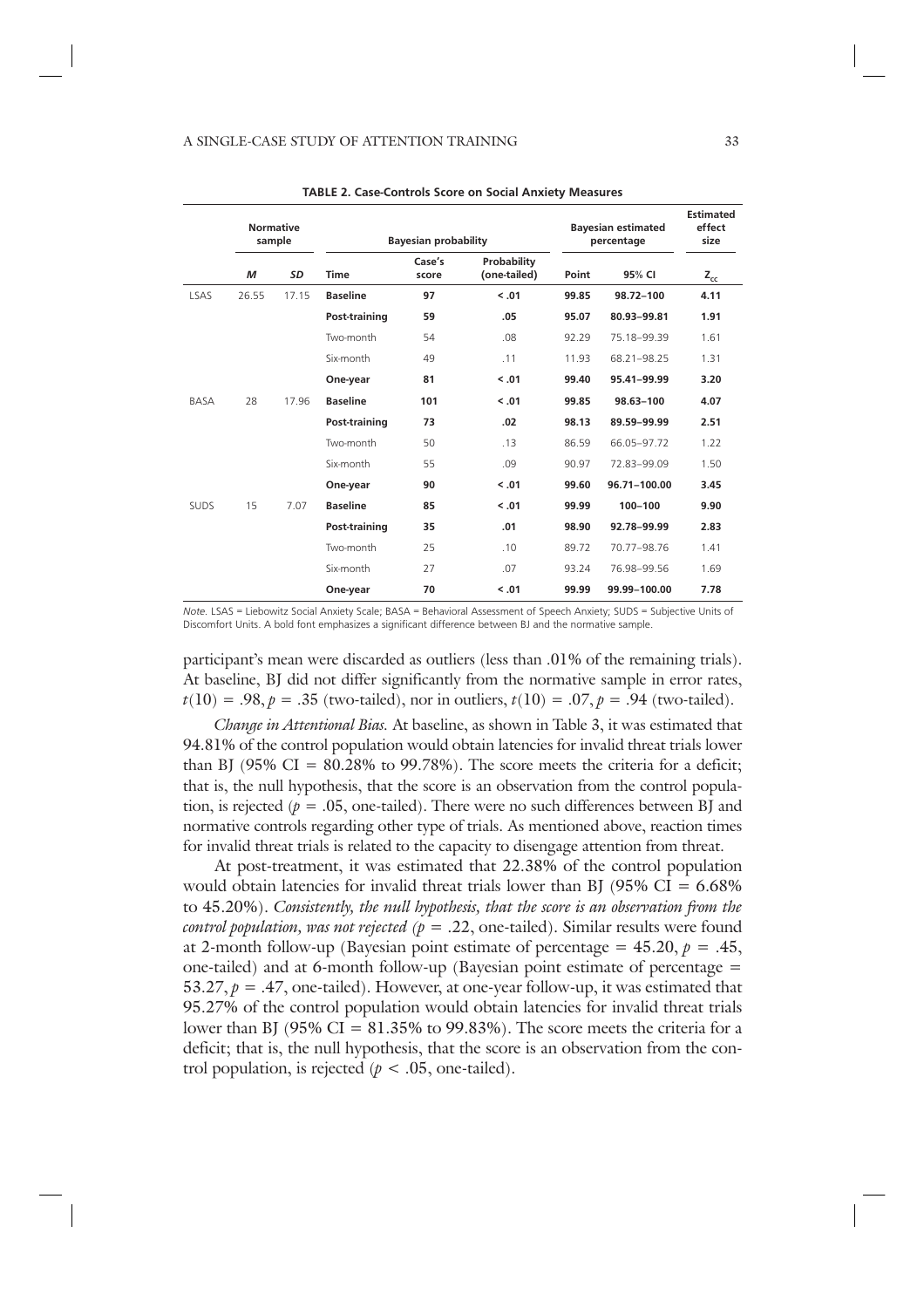|                 | Normative sampl | Φ              |               | Bayesian probability |                             |       | Bayesian estimated percentage | effect size<br>Estimated |
|-----------------|-----------------|----------------|---------------|----------------------|-----------------------------|-------|-------------------------------|--------------------------|
| Condition       | Z               | SD             | Time          | Case's score         | Probability (one-<br>tailed | Point | 95% CI                        | g                        |
| Valid Neutral   | 605.03          | $\sqrt{98.71}$ | Baseline      | 548.72               | $\overline{a}$              | 35.52 | 15.75-58.94                   | d.                       |
|                 |                 |                | Post-training | 478.72               | .24                         | 24.42 | $7.92 - 47.50$                | 75                       |
|                 |                 |                | Two-month     | 499.72               | 28                          | 27.52 | 9.94-50.86                    | 65                       |
|                 |                 |                | Six-month     | 531.42               | ξč                          | 32.58 | 13.54-56.06                   | $\overline{5}$           |
|                 |                 |                | One-year      | 581.32               | $\pm$                       | 41.33 | 20.38-64.45                   | 24                       |
| Valid Disqust   | 662.16          | 96.33          | Baseline      | 491.27               | $\overline{21}$             | 21.22 | $6.01 - 43.86$                | 87                       |
|                 |                 |                | Post-training | 487.68               | $\overline{21}$             | 20.75 | $5.75 - 43.31$                | 89                       |
|                 |                 |                | Two-month     | 501.29               | 23                          | 22.56 | $6.79 - 45.40$                | 82                       |
|                 |                 |                | Six-month     | 564.51               | 32                          | 32.22 | 13.27-55.69                   | 50                       |
|                 |                 |                | One-year      | 541.27               | .28                         | 28.44 | 10.58-51.83                   | $87$                     |
| Invalid Neutral | 746.20          | 219.89         | Baseline      | 777.19               | 45                          | 55.24 | $32.42 - 76.80$               | $\overline{14}$          |
|                 |                 |                | Post-training | 491.27               | $\overline{4}$              | 13.57 | $2.33 - 34.13$                | 1.22                     |
|                 |                 |                | Two-month     | 590.78               | 26                          | 25.71 | 8.74-48.90                    | $\overline{7}1$          |
|                 |                 |                | Six-month     | 575.33               | .24                         | 23.71 | $7.48 - 46.7$                 | .78                      |
|                 |                 |                | One-year      | 630.19               | $\overline{31}$             | 31.23 | $12.55 - 54.70$               | 53                       |
| Invalid Disgust | 639.62          | 30.98          | Baseline      | 884.42               | ă,                          | 94.81 | 80.28-99.78                   | 1.87                     |
|                 |                 |                | Post-training | 531.42               | 22                          | 22.38 | $6.68 - 45.20$                | $\frac{8}{3}$            |
|                 |                 |                | Two-month     | 662.67               | 45                          | 45.20 | 23.62-68.0                    | $\tilde{\Xi}$            |
|                 |                 |                | Six-month     | 651.09               | 47                          | 53.27 | 30.64-75.13                   | 09                       |
|                 |                 |                | One-year      | 892.23               | S.                          | 95.27 | 81.35-99.83                   | 1.93                     |

TABLE 3. Case-Controls Performance (i.e., Reactions Times) on the Posner Spatial Cueing Task

34 HEEREN ET AL.

 $\begin{array}{c} \hline \end{array}$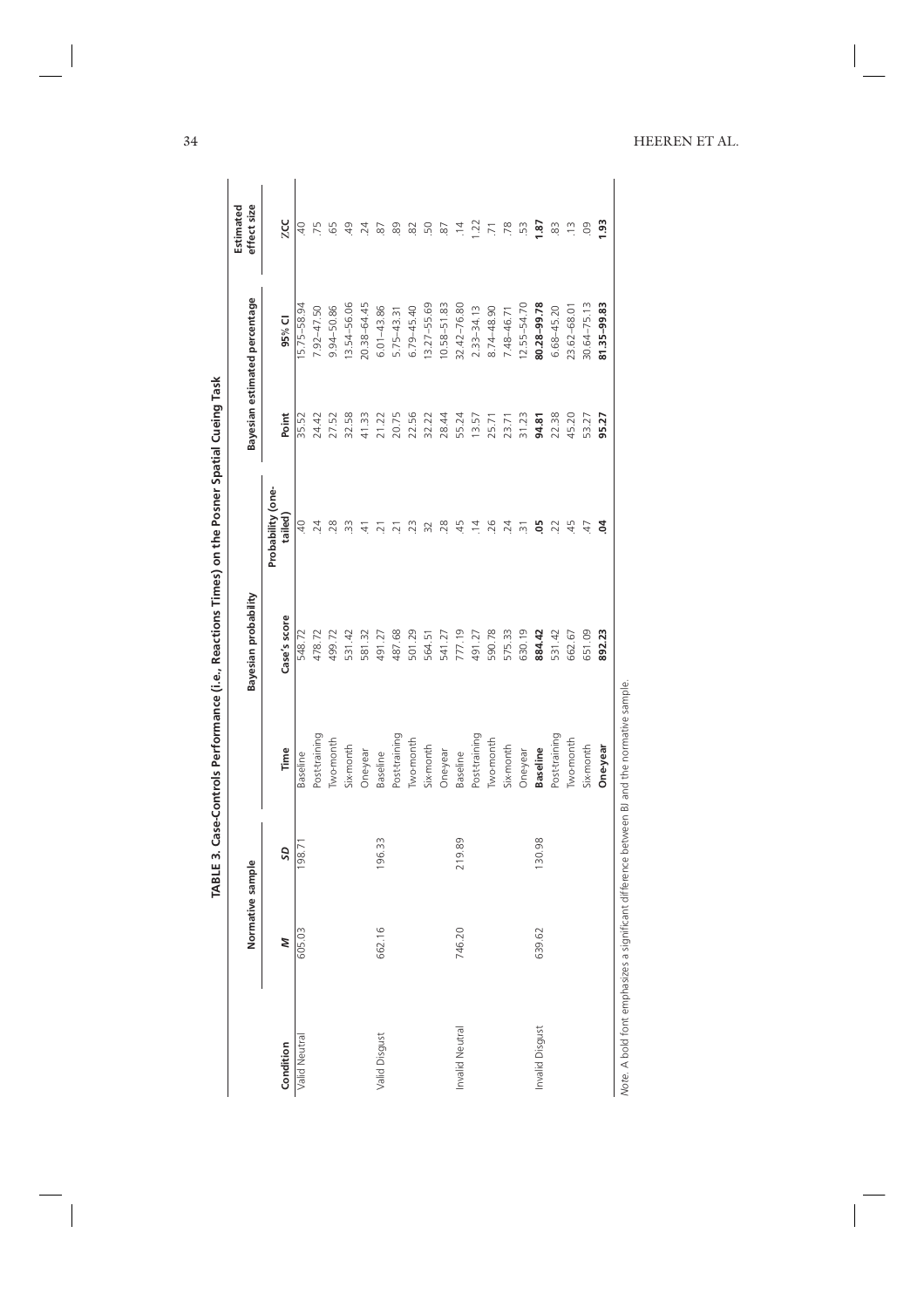# **Change in Social Anxiety**

*LSAS.* At baseline, as shown in Table 2, it was estimated that 99.85% of the control population would obtain a score lower than BJ  $(95\% \text{ CI} = 98.72\% \text{ to } 100\%).$ The score meets the criteria for a deficit; that is, the null hypothesis, that the score is an observation from the control population, is rejected  $(p < .01,$  one-tailed). Similar difference was found at post-treatment (Bayesian point estimate of percentage = 95.07,  $p < .05$ , one-tailed). At 2-month and 6-month follow-up assessments, the null hypothesis, that the score is an observation from the normative sample, was not rejected ( $p > .05$ , one-tailed). At one-year follow-up, however, the null hypothesis was rejected  $(p < .01,$  one-tailed).

*Semi-Structured Interview.* At baseline and post-treatment, BJ met the *DSM-IV* criteria of Specific Social Phobia on the MINI. At both 2-month follow-up and 6-month follow-up, she did not meet the criteria for Specific Social Phobia. However, at one-year follow-up, she met the criteria.

## **Change in Responses to Speech Task**

*SUDS.* As shown in Table 2, it was estimated that 99.99% of the control population would score lower than BJ and the null hypothesis, that the score is an observation from the control population, was rejected ( $p < .05$ , one-tailed). Similar difference was found at post-treatment (Bayesian point estimate of percentage =  $98.90\%$ ,  $p \lt \theta$ .05, one-tailed). However, at both 2-month and 6-month follow-up assessment, the null hypothesis, that the score is an observation from the normative sample, was not rejected (respectively,  $p = 10$  and  $p = .07$ , one-tailed). At one-year follow-ups, the null hypothesis was rejected (*p* < .05, one-tailed).

*BASA.* As shown in Table 2, it was estimated that 99.85% of the control population would obtain a score lower than BJ and the null hypothesis, that the score is an observation from the normative sample, was rejected  $(p < .01)$ , one-tailed). Similar difference was found at post-treatment (*p* < .02, one-tailed). However, at both 2-month and 6-month follow-up, the null hypothesis, that the score is an observation from the normative sample, was not rejected ( $p = .13$  and  $p = .09$ , respectively). Again, at oneyear follow-ups, the null hypothesis was rejected ( $p < .05$ , one-tailed).

# **dISCuSSIon**

The primary purpose of this study was to examine whether an attention training procedure could be successfully applied, in a regular clinical setting, for a client with social phobia. In accordance to our prediction, the results of this single-case study suggest that individuals who suffer from social phobia may benefit from an attention training procedure, at least up to six months post-treatment. First, as compared to the normative sample, BJ exhibited, after training, shorter latencies to identify probes during invalid threat trials. As mentioned above, previous works have shown that reaction time for invalid threat trials is related to the capacity to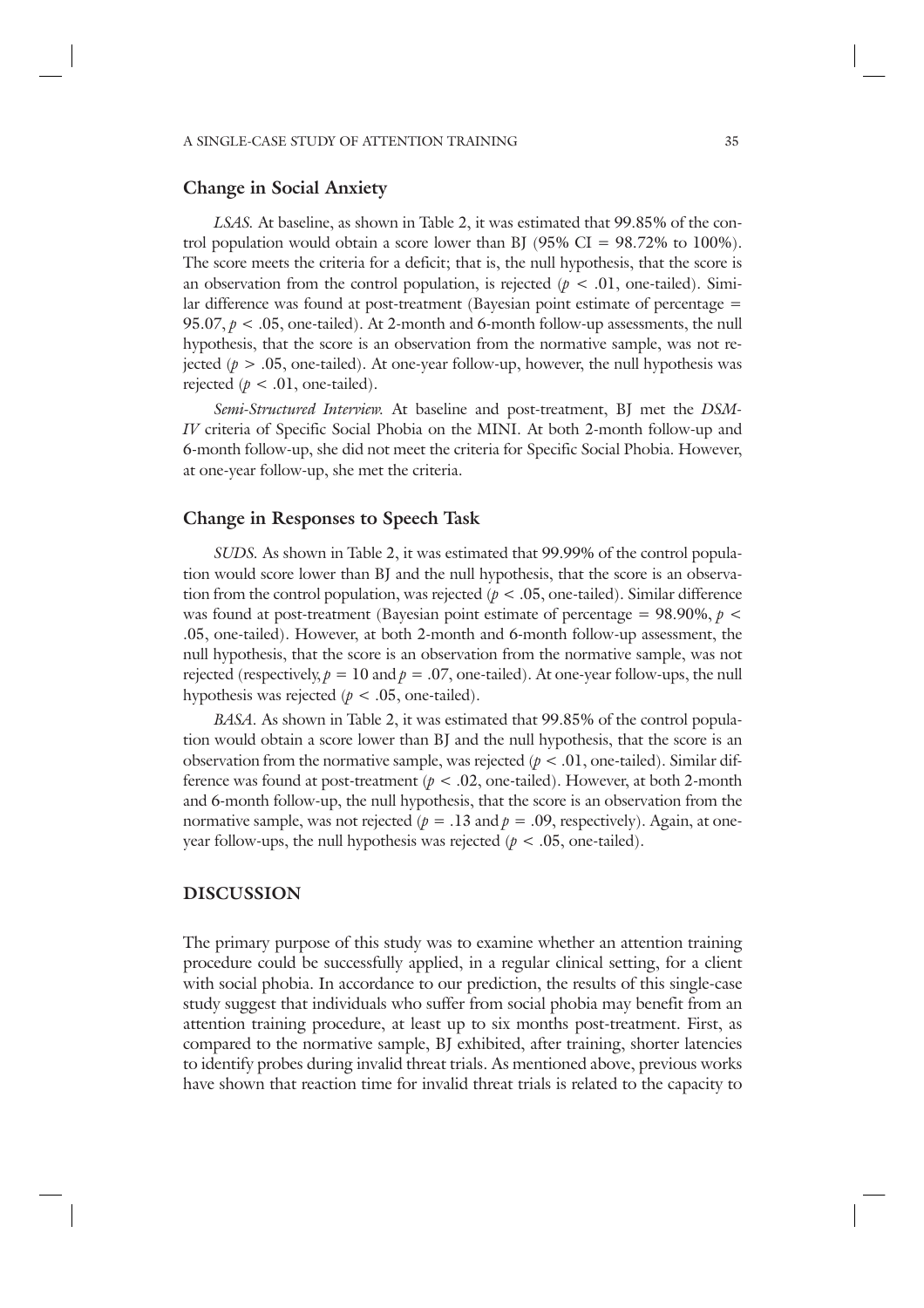disengage attention from socially threatening words (e.g., Amir et al., 2003). We may therefore infer that the present training targeted the difficulty in disengaging attention from threat. This finding is consistent with Heeren, Lievens, and Philippot (2011) who demonstrated that the difficulty in disengaging attention from disgust faces play a causal role in the maintenance of social phobia. Furthermore, the present design included an independent measure of attention bias which is a spatial cueing task rather than a dot-probe task. That demonstrated that changes in attention generalized to a different measure of attention bias and to a novel set of stimulus. This observation suggests that the training exerts a general impact on the selective processing of the categories of information from which the present training stimuli were drawn.

Second, our study showed that the attention training program had a beneficial effect transferred to some of the client's daily life situation. At 2-month and 6-month follow-up, significant improvement was evidenced in the ecological situation of speech (i.e., behavioral and subjective responses). BJ also reported that certain changes had taken place regarding her social anxiety, as disclosed in the LSAS score. In addition, regarding criteria of Social Phobia, the MINI semistructured interview revealed the absence of *DSM-IV* diagnosis of Social Phobia at 2-month and 6-month follow-up. These findings revealed that, in the present case, improvement in the ability to disengage attention from threat first occurred, and that this beneficial effect then transferred to the client's daily life.

At a clinical level, this study adds to a growing empirical literature revealing the efficacy of computerized attention training procedures in reducing clinical symptoms in individuals who suffer from social phobia (Amir et al., 2008, Amir et al., 2009, Li et al., 2008; Schmidt et al., 2009). Although the extent of training is modest, totaling no more than a 40-minute period per day over 14 days, and minimal therapist contact, clinical benefits occurred on measures of subjective and behavioral anxiety during a speech performance as well as on self-reported measures of social phobia. Further, the 6-month follow-up assessment revealed maintenance of these benefits. However, these benefits disappeared at one-year follow-up. One cannot exclude that environmental factors (e.g., events, stress, work) have engendered that return of fear. However, it should be noted that the present study is the first one including a follow-up assessment more than four months after treatment (e.g., Schmidt et al., 2009). In that way, it remains difficult to interpret the relapse of BJ at one-year follow-up. In order to solve this issue, future randomized controlled trials should include a one-year follow-up assessment. Future studies might also examine the benefit of including boosting sessions between the 6-month and the one-year follow-up.

Importantly, the convergence of the clinical measures across the different times of assessment should be noted. This finding is critical because it suggests that the benefits of attention training during the 2- and 6-month follow-up were not merely the mirror of error measurement or bias due to self-report assessment. In addition, consistent with a central tenet of several cognitive models of social anxiety that information-processing biases may cause the disorder, social anxiety symptoms decreased when attentional bias for threat disappeared and the relapse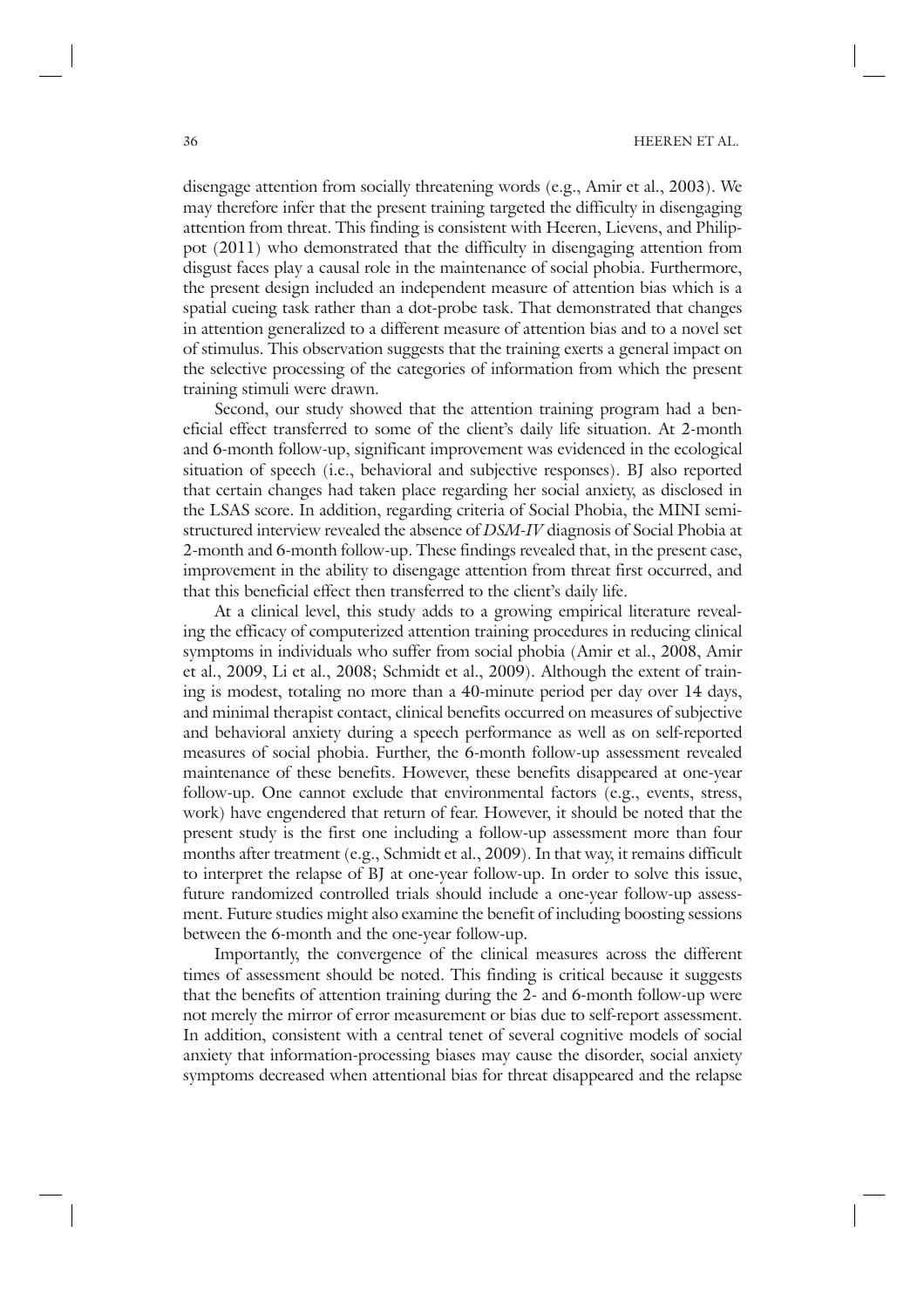occurred when attentional bias reappeared. This latter observation is clearly consistent with previous accounts noting that the re-emergence of attentional biases for threat after a behavioral therapy predicts the return of anxiety at follow-up among patients treated for generalized anxiety (Mogg et al., 1995) and social phobia (Lundh & Öst, 2001).

Regarding implications for treatments, the present findings suggest that clients may benefit from clinical intervention specifically targeting the ability to disengage attention from threat-related stimuli. At this end, computerized training may be delivered, such as the procedure used in the present article. Likewise, as suggested by Wadlinger and Isaacowitz (2011), mindfulness training may be also used. Indeed, a consensus emerges to suggest that such training might promote effective emotion regulation through the improvement of the ability to disengage attention from threat-related cues and thoughts (e.g., Chiesa & Serretti, 2010; Heeren & Philippot, 2011; Heeren, Van Broeck, & Philippot, 2009).

The present study has limitations. First, one cannot exclude that the improvement may be attributed to spontaneous recovery. Second, because of clinical constraints, the person who administered the training was not blind to the hypothesis of the present study. We could therefore not completely protect against a Rosenthal effect (e.g., Rosenthal & Rosnow, 1997), that one's beliefs and expectations can have influence on the phenomenon under investigation. Finally, given recent evidence that generalized anxious individuals, regardless of their type of anxiety, appear to demonstrate attentional biases toward threat (e.g., Bar-Haim, Lamy, Pergamin, Bakermans-Kranenburg, & van Ijzendoorn, 2007), future experiments should examine whether the result underlying the current study generalizes to other anxiety disorders.

In conclusion, the present findings suggested the efficacy of the rehabilitation program on the attentional bias for threat cues and the generalization of these beneficial effects to daily life during the 2- and 6-month follow-up period. A significant decrease in both subjective and behavioral anxiety during speech performance was also observed. Although a setback of the clinical condition of the client was observed at the one-year follow-up, the present data suggest that attention training might be a suitable clinical intervention for social phobia.

#### **ReFeRenCeS**

- American Psychiatric Association. (1994). *Diagnostic and statistical manual of mental disorders (4th ed.).* Washington, DC: Author.
- Amir, N., Beard, C., Taylor, C. T., Klumpp, H., Elias, J., Burns, M., & Chen, X. (2009). Attention training in individuals with generalized social phobia: A randomized controlled trail. *Journal of Consulting and Clinical Psychology, 77*, 961-973.
- Amir, N., Ellias, J., Klumpp, H., & Przeworski, A. (2003). Attentional bias to threat in social phobia: Facilitated processing of threat or difficulty disengaging attention from threat?

*Behaviour Research and Therapy, 41*, 1325- 1335.

- Amir, N., Weber, G., Beard, C., Bomyea, J., & Taylor, C. T. (2008). The effects of a singlesession attention modification program on response to a public-speaking challenge in socially anxious individuals. *Journal of Abnormal Psychology, 117*, 860-868.
- Andrieu, C., De Freitas, N., Doucet, A., &, Jordan, M. (2003). An introduction to MCMC for machine learning. *Machine Learning, 50*, 5-43.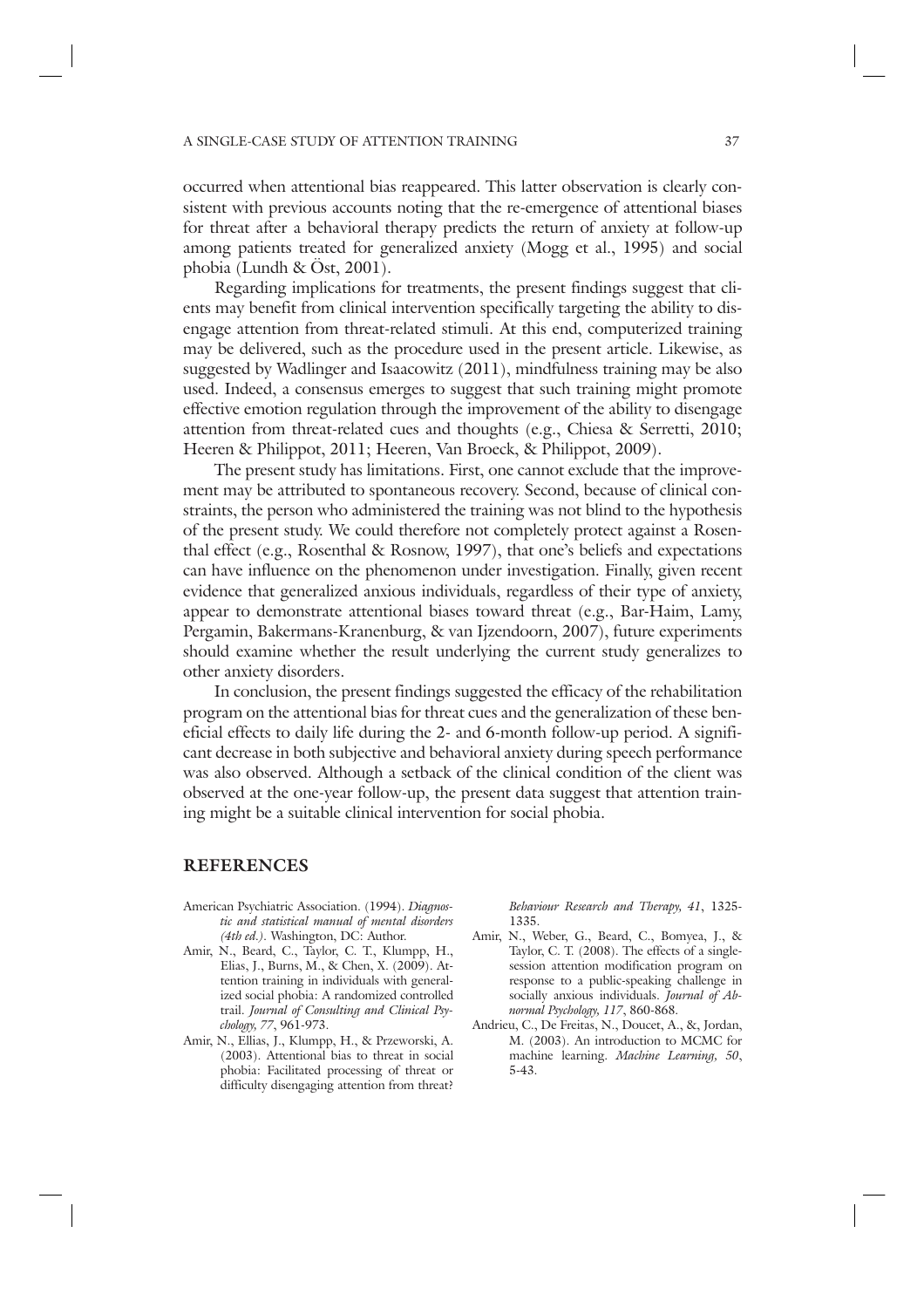- Bar-Haim, Y., Lamy, D., Pergamin, L., Bakermans-Kranenburg, M., & van Ijzendoorn, M. (2007). Threat-related attentional bias in anxious and nonanxious individuals: A meta-analytic study. *Psychological Bulletin, 133*, 1-24.
- Barlow, D. H., & Hersen, M. (1984). *Single case experimental designs: Strategies for studying behavior chance (2nd ed.).* New York: Allyn & Bacon.
- Beck, A. T., Steer, R. A., & Brown, G. K. (1996). *Beck Depression Inventory (BDI) manual (2nd ed.).* San Antonio, TX: Psychological Corporation. French adaptation, 1998, Paris, France: Editions du Centre de Psychologie Appliquée.
- Bruchon-Schweitzer, M., & Paulhan, I. (1993). *Adaptation francophone de l'inventaire d'anxiété Trait-Etat (Forme Y) de Spielberger.* Paris, France: Editions du Centre Psychologie Appliquée.
- Chiesa, A., & Serretti, A. (2010). A systematic review of neurobiological and clinical features of mindfulness meditations. *Psychological Medicine, 40*, 1239-1252.
- Coyette, F., Arno, P., Leclerq, M., Seron, X., Van der Linden, M., & Grégoire, J. (1999). Questionnaire d'auto-évaluation de l'Attention (QAA). Unpublished manuscript, Centre de Revalidation Neuropsychologique des Cliniques Universitaires Saint-Luc, Brussels, Belgium.
- Crawford, J. R., & Garthwaite, P. H. (2007). Comparison of a single case to a control or normative sample in neuropsychology: Development of a Bayesian approach. *Cognitive Neuropsychology, 24,* 343-372
- Crawford, J. R., Garthwaite, P. H., & Howell, D. C. (2009). On comparing a single-case with a control sample: An alternative perspective. *Neuropsychologia, 47*, 2690-2695.
- Crawford, J. R., Garthwaite, P. H., & Porter, S. (2010). Point and interval estimates of effect size for the case-controls design in neuropsychology: Rationale, methods, implementations, and proposed reporting standards. *Cognitive Neuropsychology, 27*, 245-260.
- Crum, R. M., Anthony, J. C., Basset, S. S., & Folstein, M. F. (1993). Population-based norms for the mini-mental state examination by age and educational level. *Journal of the American Medical Association, 269*, 2361-2391.
- Fox, E., Russo, R., Bowles, R., & Dutton, K. (2001). Do threatening stimuli draw or hold visual attention in subclinical anxiety? *Journal of Experimental Psychology: General, 130,*  681-700.
- Heeren, A., Lievens, L., & Philippot, P. (2011). How does attention training work in social phobia: Disengagement from threat or re-

engagment to nonthreat? *Journal of Anxiety Disorders, 25,* 1108-1115.

- Heeren, A., Maurage, P., Rossignol, M., Vanhaelen, M., Peschard, V., Eeckhout, C., & Philippot, P. (2012). The self-report version of the Liebowitz Social Anxiety Scale (LSAS): Psychometric properties of the French version. *Canadian Journal of Behavioural Science*, *44*, 99-107.
- Heeren, A., Peschard, V., & Philippot, P. (2012). The causal role of attentional bias to threat cues in social anxiety: A test on a cyber-ostracism task. *Cognitive Therapy and Research, 36,* 512-521.
- Heeren, A., & Philippot, P. (2011). Changes in ruminative thinking mediate the clinical benefits of mindfulness. *Mindfulness, 2*, 8-13.
- Heeren, A., Reese, H. E., McNally, R. J., & Philippot, P. (2012). Attention training toward and away from threat in social phobia: Effects on subjective, behavioral, and physiological measures of anxiety. *Behaviour Research and Therapy*, *50,* 30-39.
- Heeren, A., Van Broeck, N., & Philippot, P. (2009). The effects of mindfulness training on executive processes and autobiographical memory specificity. *Behaviour Research and Therapy, 47*, 403-409.
- Lecrubier, Y., Weiller, E., Bonora, L. I., Amorin, P., & Lépine, J.-P. (1998). *French adaptation of the Mini International Neuropsychiatric Interview (MINI 5.0.0.)*. Internal report, Unité INSERM 302. Hôpital de la Salpétrière, Paris, France.
- Li, S. W., Tan, J. Q., Qian, M. Y., & Liu, X. H. (2008). Continual training of attentional bias in social anxiety. *Behaviour Research & Therapy, 46*, 905-912.
- Liebowitz, M. R. (1987). Social phobia. *Modern Problems of Pharmacopsychiatry, 22,* 141-173.
- Lundh, L. G., & Öst, L. G. (2001). Attentional bias, self-consciousness and perfectionism in social phobia before and after cognitivebehaviour therapy. *Scandinavian Journal of Behaviour Therapy, 30*, 4-16.
- Lundqvist, D., Flykt, A., & Öhman, A. (1998). The Karolinska Directect Emotional Faces– KDEF [CD-ROM]. Departement of Clinical Neuroscience, Psychology section, Karolinska Institute, Stockholm, Sweden.
- MacLeod, C., Mathews, A., & Tata, P. (1986). Attentional bias in emotional disorders. *Journal of Abnormal Psychology, 95*, 15-20.
- MacLeod, C., Rutherford, E., Campbell, L., Ebsworthy, G., & Holker, L. (2002). Selective attention and emotional vulnerability: Assessing the causal basis of their association through the experimental manipulation of attentional bias. *Journal of Abnormal Psychology, 111*, 107-123.